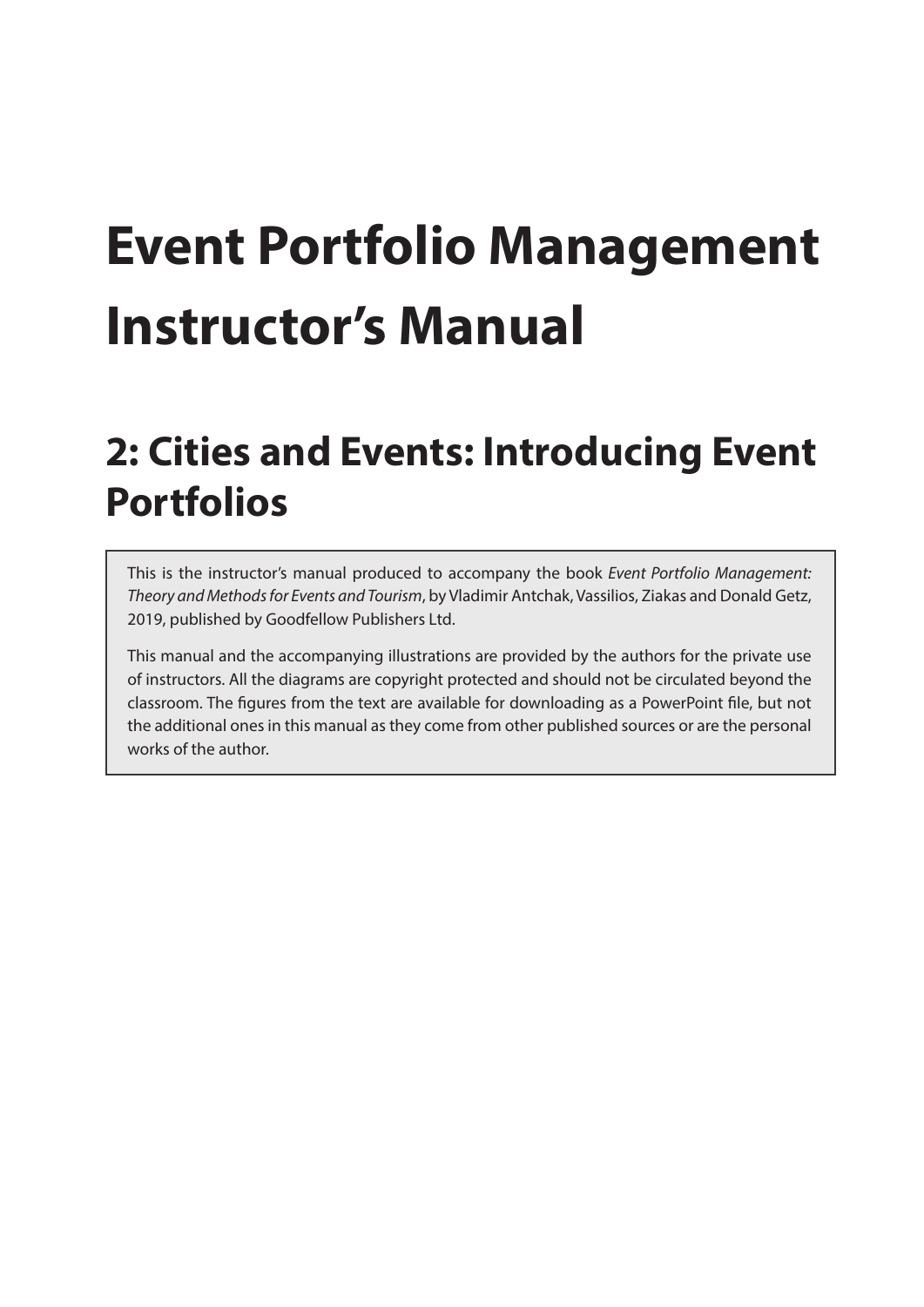## **Lecture 2**

To start learners thinking about event portfolios, we suggest that the following four illustrative examples be presented: Edinburgh, Gold Coast, Auckland and Wales. These destinations have developed event portfolios over the last ten years. Their strategic plans can be found online at the following links:

- **City of Edinburgh. (2007).** Inspiring events strategy. Retrieved from: [http://](http://eventsedinburgh.org.uk/files/documents/inspiring-events-strategy.pdf) [eventsedinburgh.org.uk/files/documents/inspiring-events-strategy.pdf](http://eventsedinburgh.org.uk/files/documents/inspiring-events-strategy.pdf)
- **City of Gold Coast. (2011).** Gold Coast city events strategic plan 2011–2015. Retrieved from: [http://www.eventsgoldcoast.com.au/uploads/file/Gold-Coast-City-](http://www.eventsgoldcoast.com.au/uploads/file/Gold-Coast-City-Events-Strategic-Plan-2011-2015.pdf)[Events-Strategic-Plan-2011-2015.pdf](http://www.eventsgoldcoast.com.au/uploads/file/Gold-Coast-City-Events-Strategic-Plan-2011-2015.pdf)
- **Auckland Tourism, Events and Economic Development (ATEED). (2018)**. Auckland Major Event Strategy, Retrieved from: https://www.aucklandnz.com/ sites/build\_auckland/files/media-library/documents/ Auckland-Major-Events-Strategy-October-2018.pdf
- **Welsh Government. (2010).** Event Wales: A major events strategy for Wales 2010– 2020. Retrieved from: [http://gov.wales/topics/culture-tourism-sport/major-events/](http://gov.wales/topics/culture-tourism-sport/major-events/event-wales-a-major-eventsstrategy-for-wales-2010-2020/?lang=en) [event-wales-a-major-eventsstrategy-for-wales-2010-2020/?lang=en](http://gov.wales/topics/culture-tourism-sport/major-events/event-wales-a-major-eventsstrategy-for-wales-2010-2020/?lang=en)

These examples help illustrate the nature, role and composition of event portfolios in different destinations at the urban and national level. Also, they form a basis for pinpointing elementary aspects of portfolio management. An initial discussion may focus on what these destinations have gained from developing event portfolios (e.g. tourism revenues, international recognition, image-making, networks development, resident wellbeing, etc.). Then you can ask how these portfolios are different in terms of the event types included, the stakeholders involved, and their governance regimes. Students should also be encouraged to reflect on personal experience they may have with any of the destinations and their events. The discussion should highlight that event portfolios are managed policy tools being shaped by strategy and consisting of an array of events and diverse stakeholders. This conceptually separates portfolios from a random collection of events or all events that may exist in any destination.

## **Exercise:**

As a discussion, or assignment, ask students to reflect on the strategic plans of Edinburgh, Gold Coast, Auckland and Wales. From these examples, have them suggest portfolio implications (e.g. what types of events can be included in a portfolio and how they should be selected, what government arrangements are needed to establish and manage a portfolio, what portfolio goals/ benefits can be pursued, how stakeholders and their interactions influence the portfolio, etc.). At this early stage, not too much can be expected on portfolio management, but some initial ideas on organising and coordinating a portfolio should be forthcoming.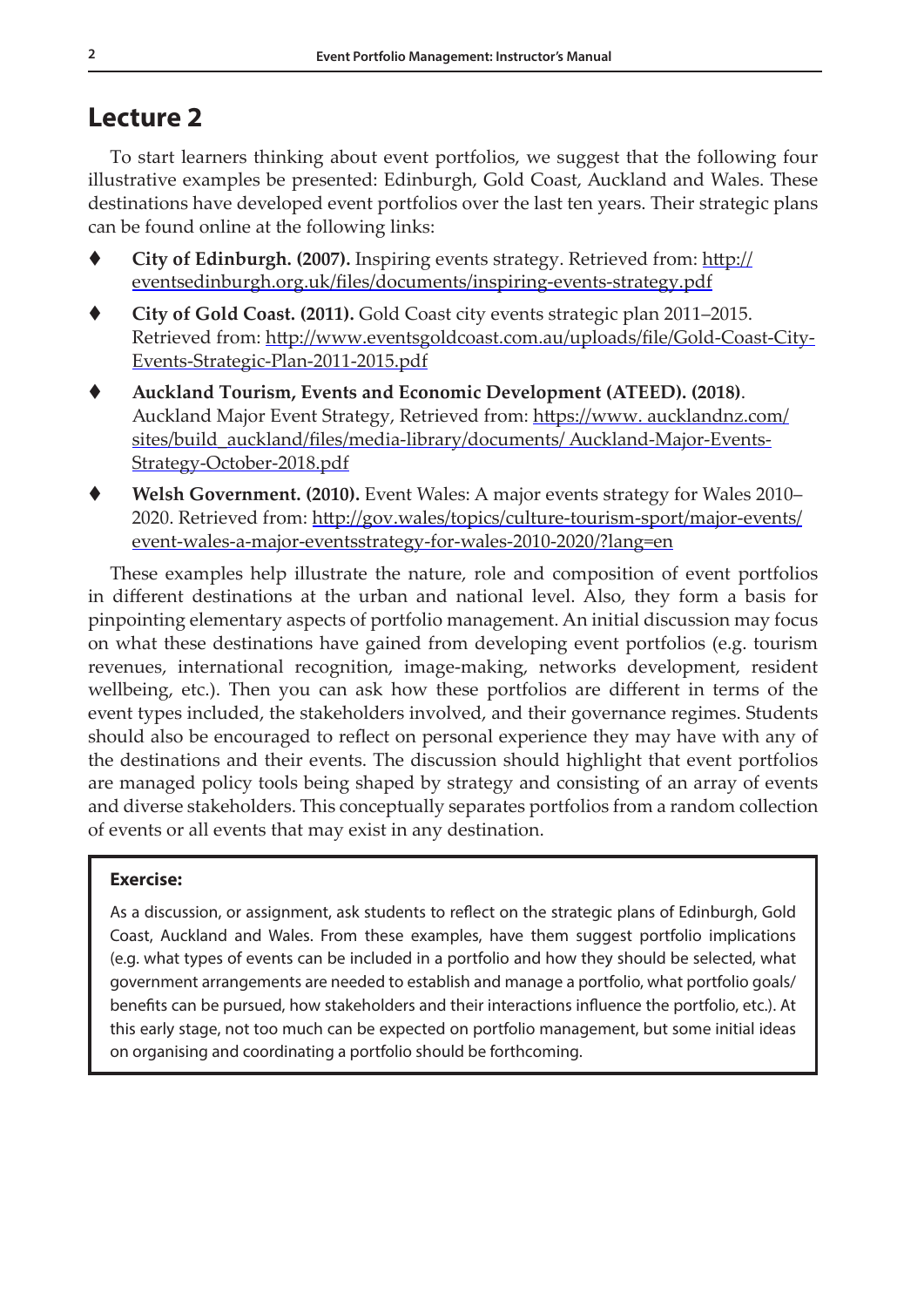## **Events and places**

The development of an event portfolio is closely tied to the hosting place and its particular physiognomy, needs, and characteristics. This is due to the community roles of events to provide 'spaces of interaction' and 'shared experience' that embody and celebrate foundational elements of the host community while generating economic benefits. Event portfolios can thus become policy instruments in the place-making strategies of cities. For this reason, the concepts of place-making, eventalisation, and experience economy should be introduced as foundational for shaping the potential of portfolios.

Event management students should understand that event portfolios are place-making policy tools for cities that can serve multiple roles. These are based on the major roles planned events and portfolios can play (Figure 2):



**Figure 2: Roles of events as instruments of policy and strategy.** Source: Getz, D. (2013) *Event Tourism: Concepts, International Case Studies, and Research*, Putnam Valley, NY: Cognizant Communication, p. 25.

## **Exercise:**

Ask students to select a destination where they are familiar with its events. Then have them select events based on the roles they can play within a tourism and place-marketing context. They should assign at least two events for each role and consider whether some events can play more than one role. Then ask students to reflect on the portfolio they have created and explain the policy purposes it can serve for the host destination.

#### **Useful reading:**

**Richards, G. (2017).** From place branding to placemaking: The role of events. *International Journal of Event and Festival Management,* **8**(1), 8-23.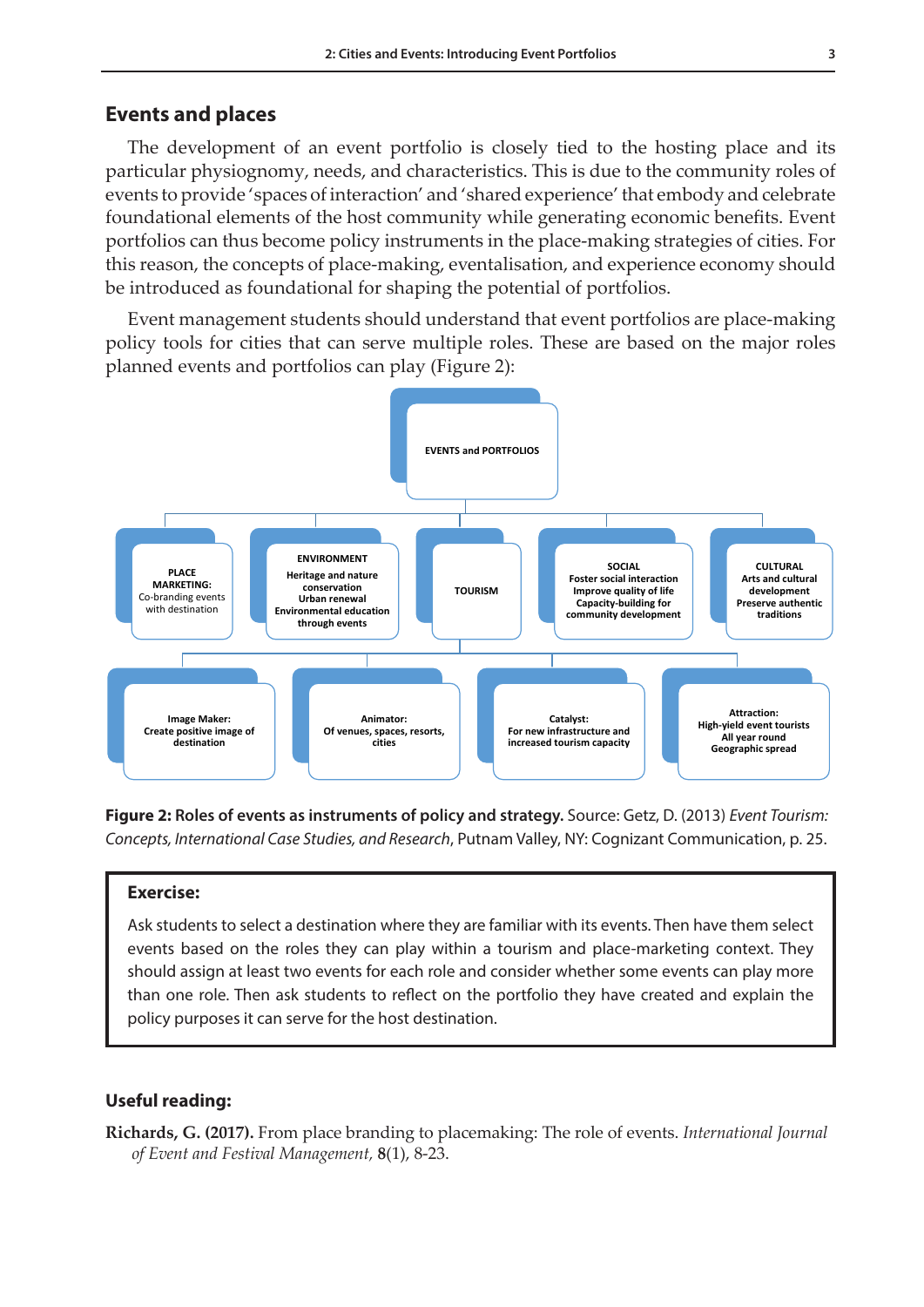## **Events and competitive identity**

It is important to highlight the difference between place branding and competitive identity in the context of cities. Cities and events are not merely commodities and hence product branding tactics are not so effectively applicable to them. On the other hand, a unique place identity is the whole of tangible and intangible assets that have been developed through the networks of different stakeholders with their own interests and priorities. Consequently, a complex coordination of stakeholders is needed in order to develop a distinctive place identity. This includes an interplay of factors such as destination policy, destination tourism, destination brands, investment, culture and people. Competitive place identity is the overarching outcome of a destination's place-making policy that uses an event portfolio in order to achieve a range of purposes. This connection can be illustrated by the following simple equation:

#### **Competitive place identity = Place-making policy + Event portfolio x Multiple purposes**

## **Eventfulness**

A fundamental concept that epitomises the use of event portfolios as a place-making tool is eventfulness. The concept explains the broader, holistic and more strategic employment of multiple events by cities that are intended to become eventful. After having explained the concept, students can be asked to provide examples of cities that they think are eventful and explain why. In other words, the underlying question is: what does make a city eventful? First, aim to elicit responses and then collate them to identify components of the eventful city.

## **Useful reading:**

**Richards, G., & Palmer, R. (2010).** *Eventful Cities: Cultural management and urban revitalisation*. Oxford: Elsevier Butterworth-Heinemann.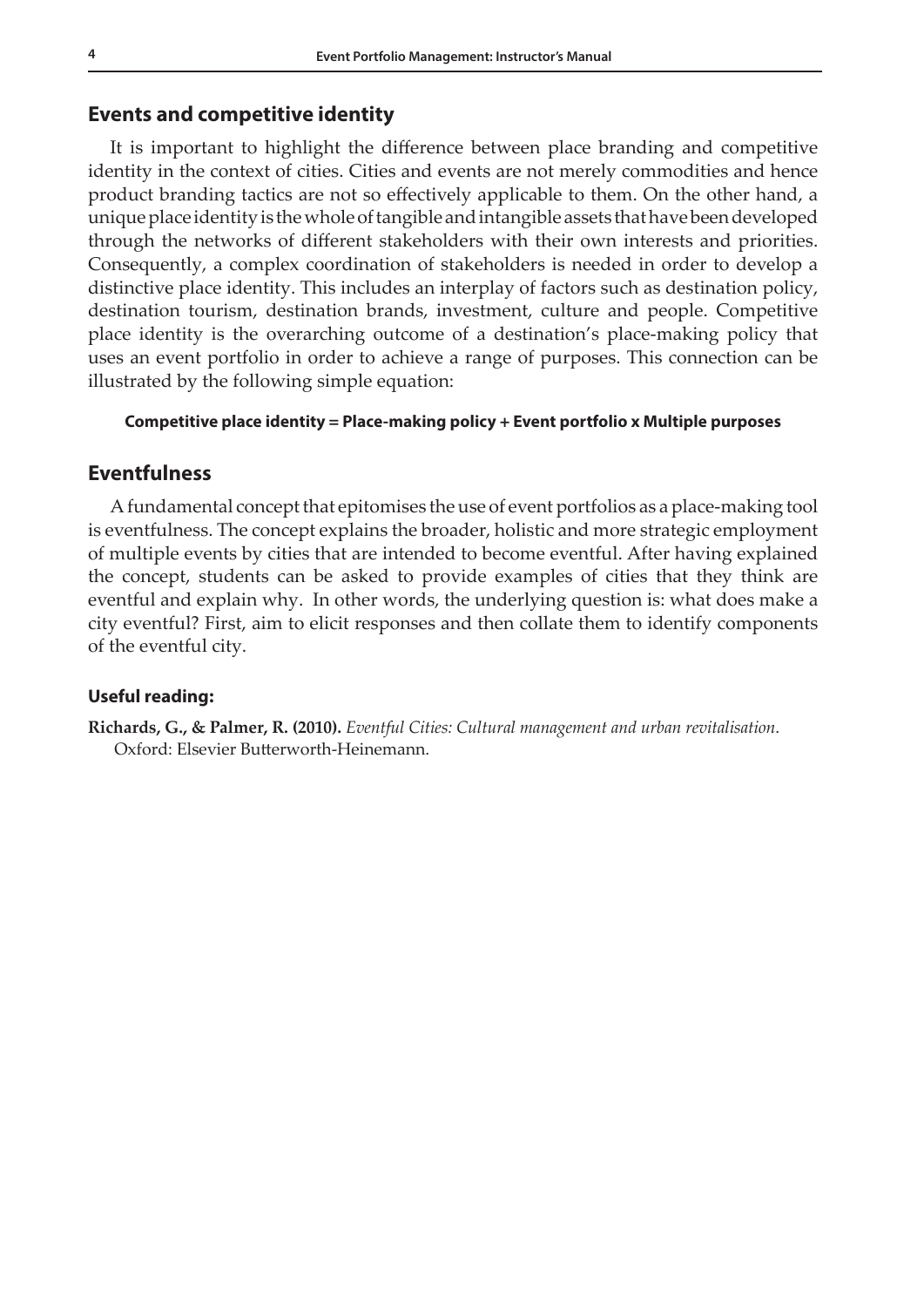## **Lecture 3: Defining event portfolios**

This section provides a definition of event portfolios alongside the basic tenets of event portfolio theory (Ziakas, 2014). This is a broad definition underpinned by a holistic approach that integrates the economic and social and any other purposes that a portfolio may be employed to serve. The need for a broader definition marks a turning point in conceptualising event portfolios as the first approaches to portfolios were merely from an economic/business perspective. These approaches suggested that event portfolios could be managed similarly to the way that companies create and manage their product portfolios. Although this may hold true in some cases, it represents only one perspective on portfolio management. A broader, holistic approach can encompass community and cultural perspectives, and seek balance amongst them and the economic orientation. To this end, the definition is based on the concepts of relatedness and multiplicity. In explaining these concepts, note that relatedness is grounded on the instrumental connectivity of events in terms of sharing common elements, objectives, and resources.

Both concepts are examined in the two following articles:

- **Ziakas, V. (2010).** Understanding an event portfolio: The uncovering of interrelationships, synergies, and leveraging opportunities*. Journal of Policy Research in Tourism, Leisure and Events*, **2**(2), 144-164.
- **Ziakas, V., & Costa, C.A. (2011a).** The use of an event portfolio in regional community and tourism development: Creating synergy between sport and cultural events. *Journal of Sport and Tourism*, **16**(2), 149-175.

Overall, the pursuit for a synthesis of the economic and socio-cultural value differentiates event portfolios from financial assets, or even from their exclusive treatment as a grouping of commercial event-tourism products. That may not only exacerbate an imbalance that overlooks the social and cultural value of events but also reproduce inequalities in the representation of stakeholder interests within a portfolio.

### **Exercise:**

"A full portfolio will consist of various types of events, for different target markets, held in different places, and at different times of the year, in pursuit of multiple goals" (Getz, 2013, p. 23). Compare this statement with the definition of event portfolios. How are they similar or different? What characteristics do they bring forward for effective event portfolios?

AN: Key points include that a portfolio of events should have structure and balance, shaped by a common long-term strategy that synergises multiple events for achieving multiple purposes.

To further explain the foundational tenets of event portfolio theory, learners can be introduced to the conceptualisation of portfolios as multi-purpose developmental tools (Ziakas & Costa, 2011b). According to this perspective, portfolios can be viewed as enduring symbolic spaces shaped by the interaction of formal (events network) and informal (social networks) relationships, event meanings, impacts, and community reactions. Figure 3 depicts the multi-disciplinary portfolio framework that can be used to illustrate the tenets of portfolio theory.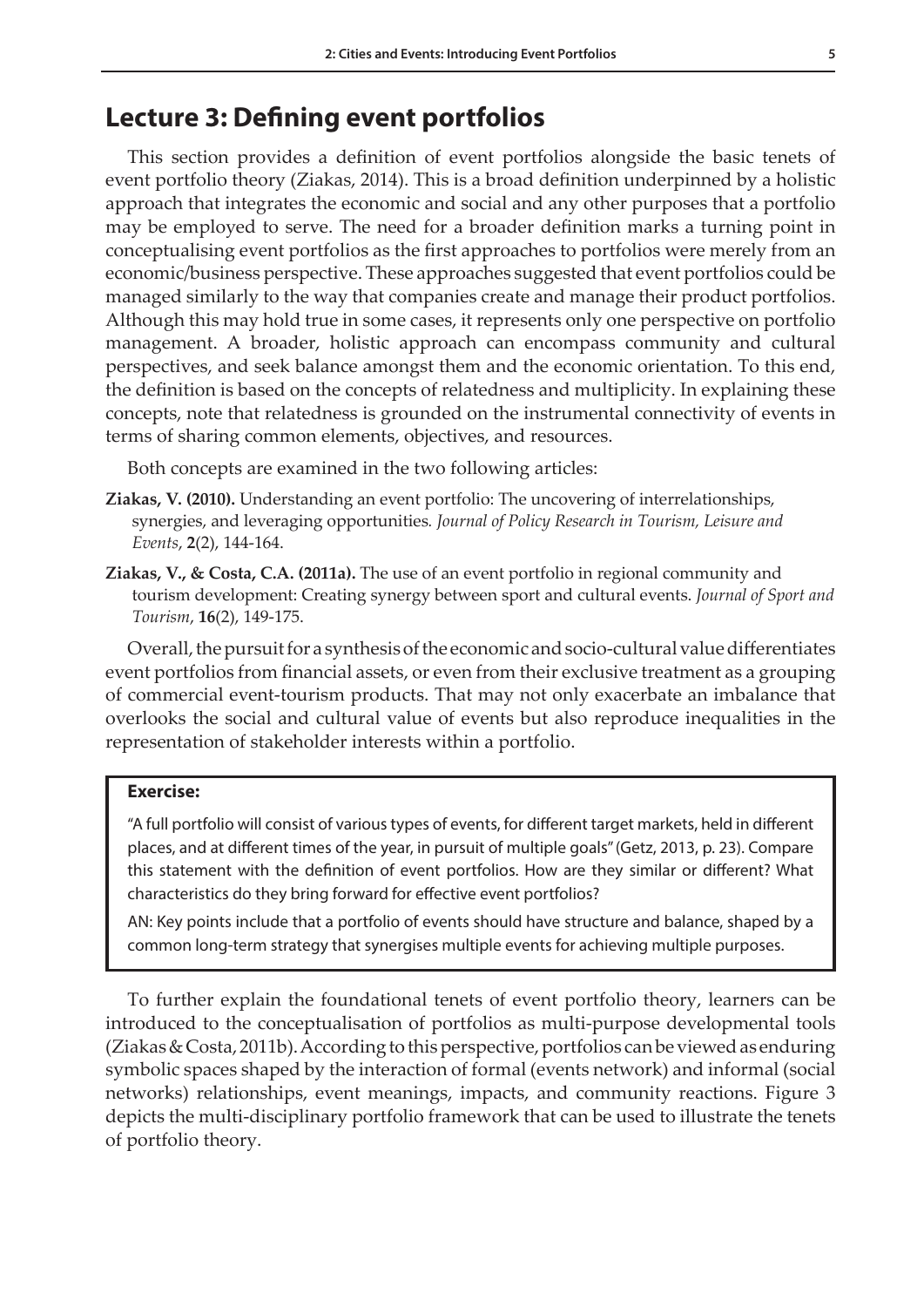



This framework posits that an event portfolio is put together as policy-makers, seeking to respond to community issues, develop policies that determine event roles and objectives. The viability of a portfolio requires that event implementations and their subsequent outcomes maintain its authenticity. This perspective posits that the extent to which there is authentic representation of diverse issues, values, interests, and associated event meanings, a synergistic grounding logic can be developed embedding an event portfolio in the host community's structures and processes. This grounding logic can strengthen the social and human capital produced in events and shape vital interrelationships and complementarities for enabling their (joint) cross-leverage. The dynamics of this process can determine the sustainability of the event portfolio and community capacitybuilding. This can occur primarily by allowing the mobilisation of the necessary actors, resources, and community support toward planning, coordinating, and managing the portfolio to cross-leverage events and attain desired outcomes. The foundation of this conceptualisation is based upon the potential of an event portfolio to function as a system that assembles different event stakeholders in a network and serves multiple purposes through the employment of joint strategies pursuant to the attainment and magnification of specific ends.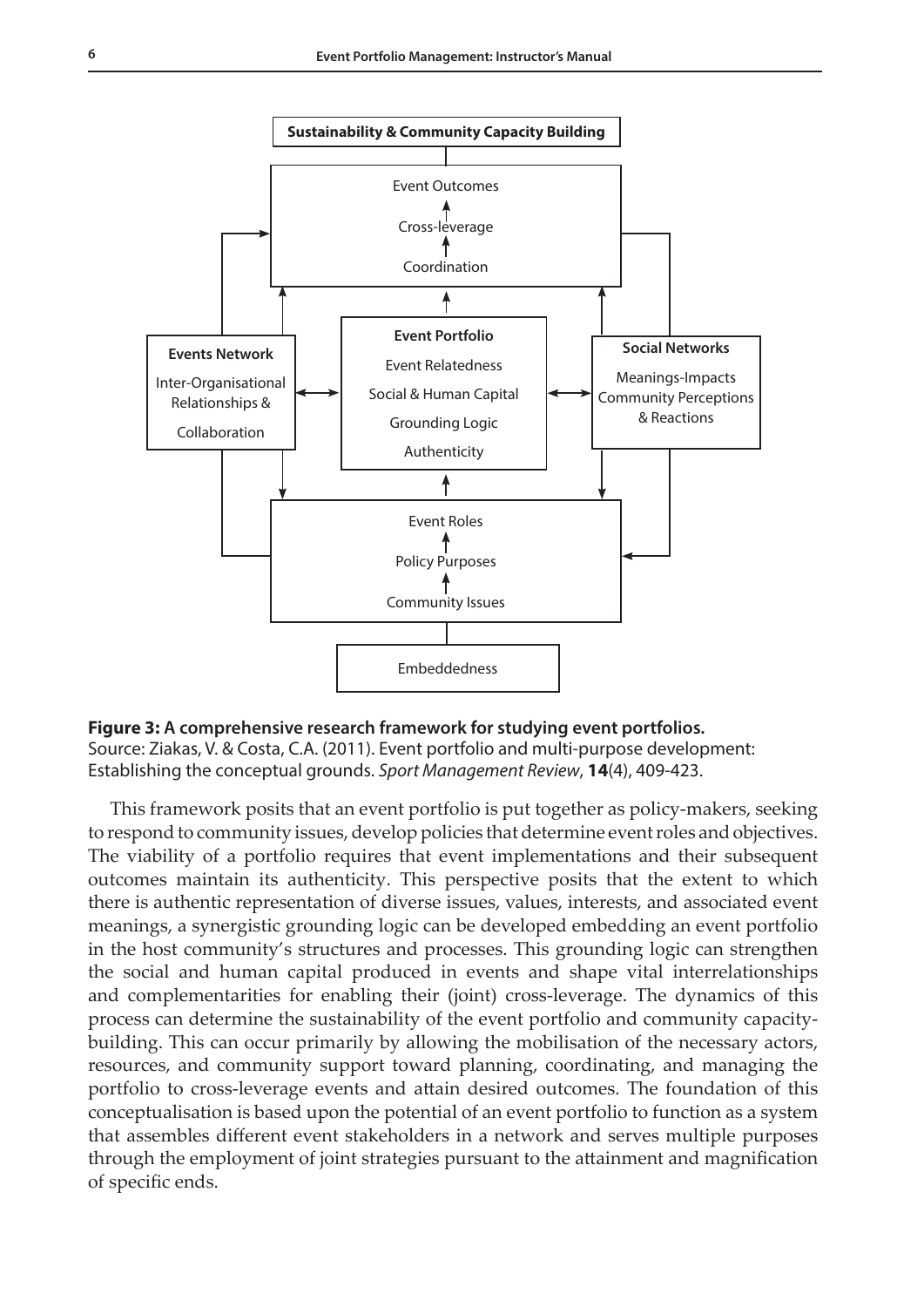## **Whole populations and event portfolios**

The difference between an event portfolio and whole population of events should be highlighted. A portfolio is a managed policy tool of planned events, while a whole population of events is the entire number of events that exist in a city or region. A healthy population of events in a destination is important for portfolio development as events can be selected for inclusion in a portfolio from its whole population of events.

## **Discussion:**

Consider whether whole populations of events should be managed. If yes, how? If no, why not? What constitutes a healthy population of events and how can this be achieved and sustained?

## **Useful reading:**

**Getz, D., & Andersson, T.D. (2016).** Analyzing whole populations of festivals and events: An application of organizational ecology. *Journal of Policy Research in Tourism, Leisure and Events*, **8**(3), 249-273.

## **Portfolio of events and destination capitals**

By understanding the perspective of destination capitals, learners are equipped with a framework to integrate effectively portfolios with destination assets.

#### **Exercise:**

Select a destination of your choice. Based on Sharpley's destination capitals framework, identify and categorise its main assets. Then analyse the extent to which these assets are used and feature in the events of the destination. What could be done to better integrate events and destination assets? Which ones would you select to use in the destination's portfolio?

## **Useful reading:**

**Sharpley, R. (2009).** *Tourism Development and the Environment: Beyond sustainability?* London: Earthscan.

## **Short answer questions**

- **1** One common test or quiz question is to require definitions of key terms or concepts. For this chapter they include the following, all of which can be found in the index under these names:
	- **Place-making:** The concept offers a holistic appreciation of the process that turns public spaces into places and destinations considering economic, socio-cultural and environmental aspects.
	- **Eventalisation:** It refers to the process through which urban space is produced via the staging of events.
	- **Experience economy:** A contemporary model of economic activity that describes a progression of economic value through the transformation of products and ser-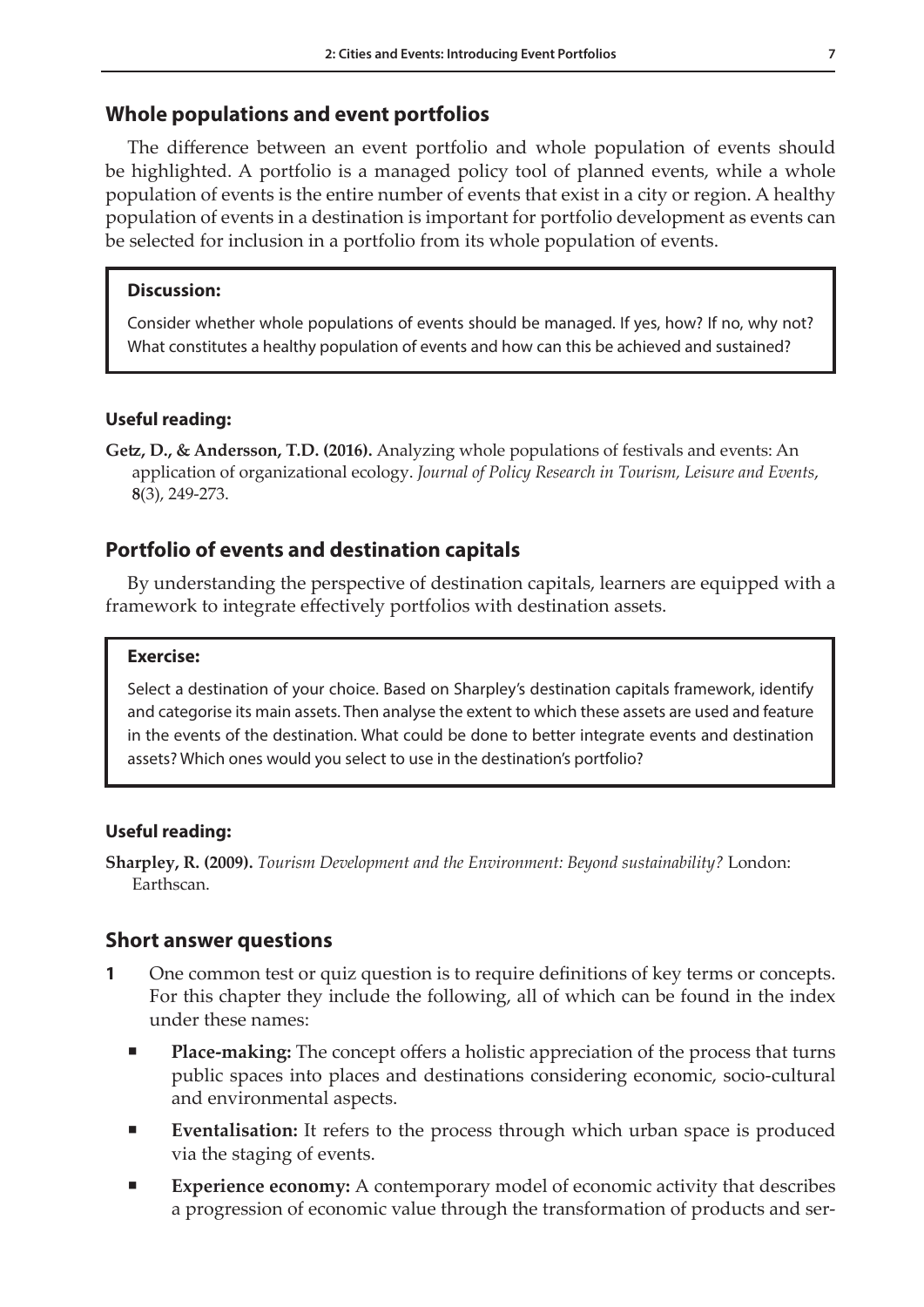vices into experiential commodities with added value due to the memory and emotional attachment they create for consumers. This model brings to the fore the critical role of planned events for enhancing consumer experience.

- **Competitive identity**: This term can be simply understood as the overarching outcome of a destination's place-making policy that uses an event portfolio in order to achieve a range of purposes.
- **Eventfulness**: A fundamental concept for event portfolios. It embodies the integration of events with other strategies and policies of a city, such as tourism, economic, social and cultural development, urban regeneration and brand promotion. An eventful city purposefully uses a programme of events to strategically and sustainably support long-term policy agendas that enhance the quality of life for all.
- **Event portfolio**: In simple terms, it is a managed policy tool characterised by common strategy among the array of events and subsequent intended purposes. However, it may also form incidentally as a result of structural arrangements that foster relationships and synergies among a series of events. It is pivotal that relationships be cultivated so that synergies are possible among events and associated stakeholder interactions. This means that the event portfolio is essentially a living system constantly being shaped and adapted according to environmental conditions and stakeholder interactions.
- **Relatedness**: The concept refers to how events are interrelated and complement one another conceptually and functionally. This includes thematic focus (conceptual), volunteer pools, proprietary knowledge, experiential capacity, and engendered markets (functional). Relatedness is grounded on the instrumental connectivity of events in terms of sharing common elements, objectives, and resources.
- **Multiplicity**: The concept refers to the capacity of a portfolio to convey multiple meanings and serve multiple purposes. Assessment of such capacity can determine the overall value of a portfolio.
- **Whole populations of events:** Simply put, it is the entire number of events in a city or region.
- **Destination capitals**: This means the set of interconnected assets that a destination possesses.
- **2** Re-phrasing the learning objectives as test questions is suitable. Mostly these require only short, factual answers that directly reflect chapter contents. Suggestions for good answers are provided.
	- **Q**: Why do cities increasingly use event portfolios in their place-making strategies?
	- **A**: Mention that a series of events can help cities achieve a variety of policy purposes and enhance their competitive identity. Based on the benefits that events can generate, cities employ them as instruments of policy. A good answer might also refer to global retrospection about mega-events along with the realisation that small-scale events are more efficient alternatives in achieving beneficial outcomes for host communities. As a result, attention to small-scale events leads to the hosting of a series of periodic events often accompanied by some medium-size or hallmark events; this drives the development of compound portfolios.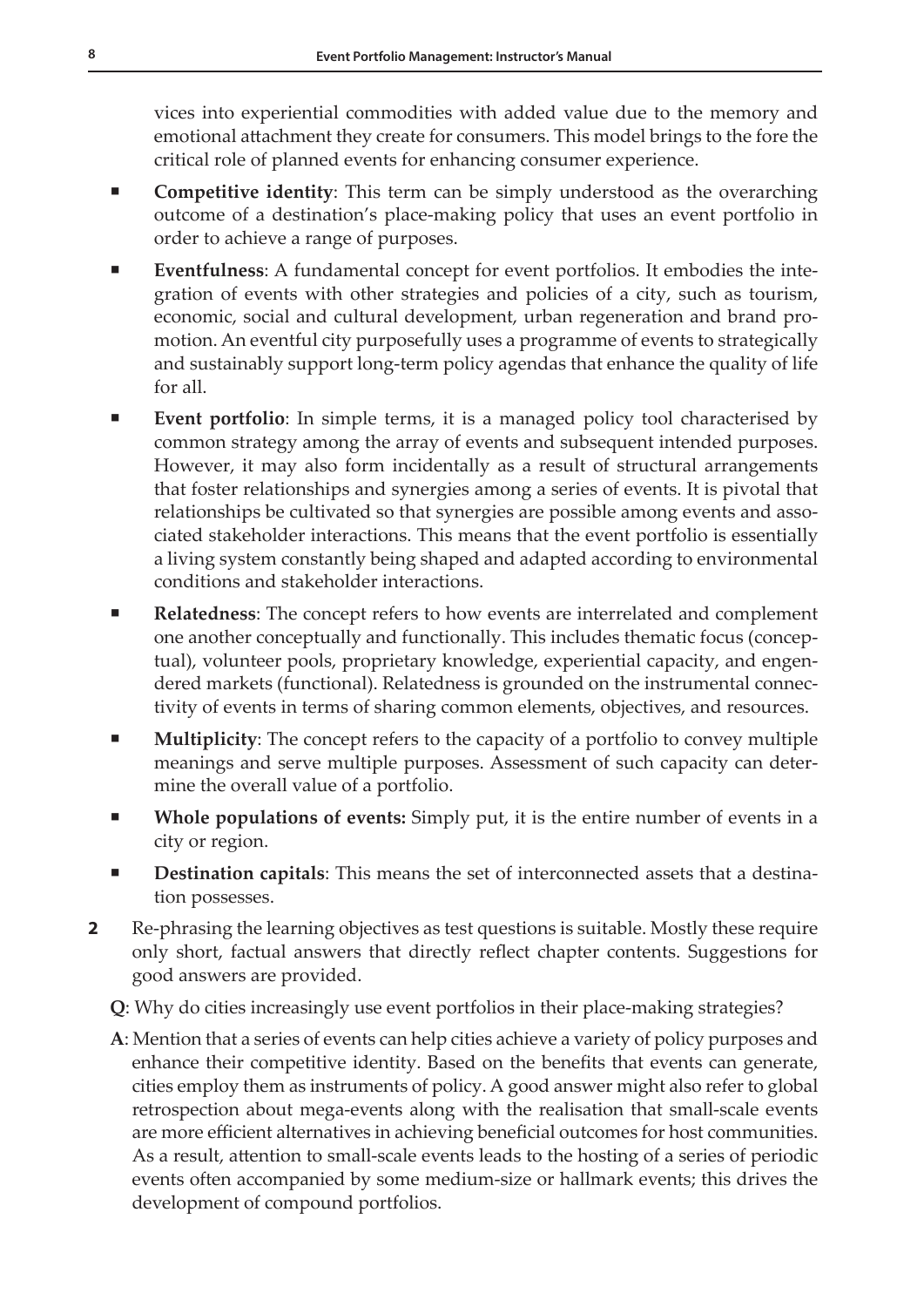- **Q**: Why is the concept of eventfulness very important for event portfolios?
- **A**: Eventfulness grounds a strategic and holistic approach on event portfolios. It entails a programmatic focus on a city's event calendar to coordinate stakeholders, synchronise scheduling, deploy shared resources and achieve its policy goals. In other words, it sets the 'big picture' and integrative logics upon which event portfolios are developed with the ultimate aim to make host cities eventful.
- **Q**: What are the theoretical foundations of the event portfolio paradigm?
- **A**: Here the definition of event portfolios should be given and explained. The strategic, holistic and integrative mindset to create synergies among disparate events should also be noted. The core concepts of multiplicity and relatedness should be explained in good answers.
- **Q**: What are the similarities and differences of the event portfolio paradigm with financial portfolio theory?
- **A**: Similarities include diversification and risk minimisation. Differences stem from the fact that events are socio-cultural constructs and cannot be treated as merely financial assets.
- **Q**: Give examples of the core concepts of multiplicity and relatedness.
- **A**: Theory identifies specific ways that multiplicity and relatedness occur. Based on these types, examples should be given for each kind; indicatively some examples are given here. Multiplicity is exemplified by multiple meanings (e.g. tradition, civic pride, freedom, etc.) and multiple purposes (e.g. economic, educational, social integration, etc.). Relatedness is embodied by thematic focus (e.g. heritage, sports, futurist, etc.), volunteer pools (e.g. seniors, locals, students, etc.), proprietary knowledge (marketing, design, logistics, etc.), experiential capacity (e.g. networking, hospitality, information, etc.), and engendered markets (e.g. film fans, sports enthusiasts, international visitors, etc.).
- **Q**: Describe the relationship between whole populations and event portfolios.
- **A**: A whole population of events is an open source providing a range of events that take place in a city or region. A healthy population of events in a destination is important for portfolio development as events can be selected for inclusion in a portfolio from its whole population of events.
- **Q**: Explain how a city can integrate event portfolios with a set of destination capitals.
- **A**: A start is to classify existing destination assets under the main categories (e.g. natural, financial, social, etc.) and create an inter-connected but flexible set that can be employed to support the event portfolio. This set is to be used across events in the portfolio according to the needs and policy purposes the portfolio is intended to serve. The goal is to enhance the interdependencies and complementarities of events. Synergies can be fostered through standard marketing tactics such as bundling, crosspromotion and co-branding.